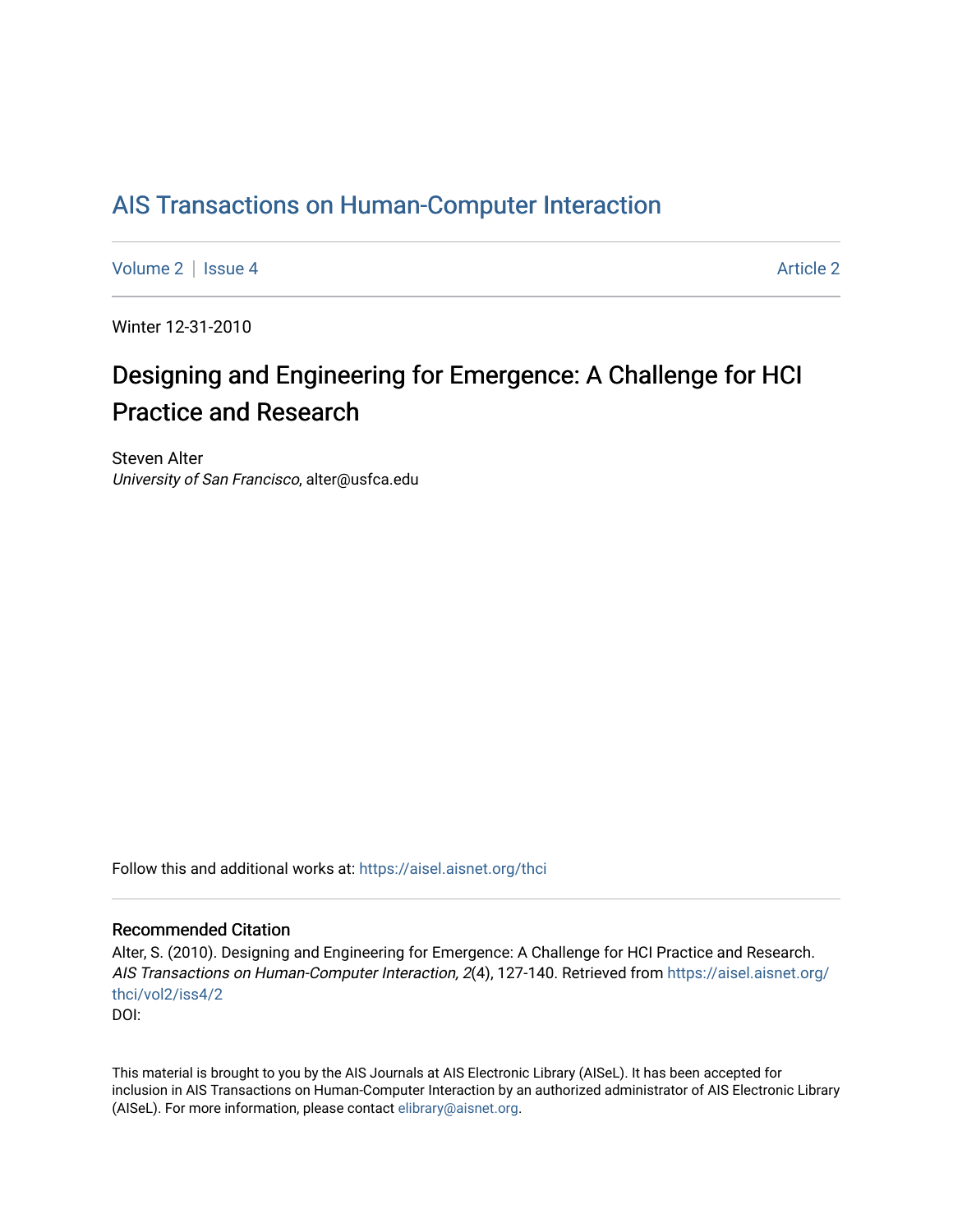

**Research Commentary**

**Designing and Engineering for Emergence: A Challenge for HCI Practice and Research**

> **Steven Alter** University of San Francisco alter@usfca.edu

This research commentary on Future Directions for HCI Research responds to research commentaries on the same topic by Benbasat (2010) and Lyytinen (2010), and to two articles in Volume 1 of the AIS Transactions on Human-Computer Interaction (Galletta and Zhang, 2009; Zhang et al. 2009). It employs a two-dimensional framework for exploring the scope and challenges of HCI that combines a social/ technical dimension and a behavior dimension that emphasizes differences between engineered and emergent behavior in sociotechnical systems. This framework is used to reflect on possible differences between the scope of a definition of HCI in those articles and the scope of the topics identified in the extensive survey of HCI literature reported by Zhang and colleagues (2009). Implications include the possibility that future HCI research and theorizing may find significant opportunities related to "designing for emergence," or even "engineering for emergence."

### **WHAT IS THE SCOPE OF HCI?**

This research commentary was motivated by an invitation from the *AIS Transactions on Human-Computer Interaction (THCI)* to share views on Future Directions for HCI Research. It responds to research commentaries on that topic by Benbasat (2010) and Lyytinen (2010) and to two articles in Volume 1 of the *AIS Transactions on Human-Computer Interaction*, an introduction of *THCI* as a new journal (Galletta and Zhang, 2009) and a survey of HCI research (Zhang et al., 2009). The survey examined articles in eight selected journals and in other selected sources from 1990 to 2008. It classified 693 of 2302 IS research articles in the sample as HCI articles, roughly 30% of the IS articles. If the sample of IS articles is representative, HCI research comprises around 30% of IS research.

While I never considered myself an HCI researcher, the broad definition of HCI used by Galletta and Zhang (2009) and Zhang and colleagues (2009) made me wonder about how my research fits into HCI and how HCI fits into IS in general. Galletta and Zhang (2009) said that *THCI* addresses IS issues and concerns, but with a "specific focus on the history, reference disciplines, theories, practice, methodologies and techniques, new developments, and applications of the interaction between humans, information, technologies, and tasks, especially in the business, managerial, organizational, and cultural contexts" (p. 8). That rather expansive view of HCI topics overlaps substantially with definitions of other topics related to IS in general rather than HCI in particular:

Dennis Galletta was the accepting Senior Editor. This article was submitted on 7/23/2010 and accepted on 12/20/2010. It was with the author 10 days for 2 revision.

Alter, S. (2010) "Designing and Engineering for Emergence: A Challenge for HCI Practice and Research," *AIS Transactions on Human-Computer Interaction* (2) 4, pp. 127-140.

*Volume 2* **■** *Issue 4* ■ *December* 2010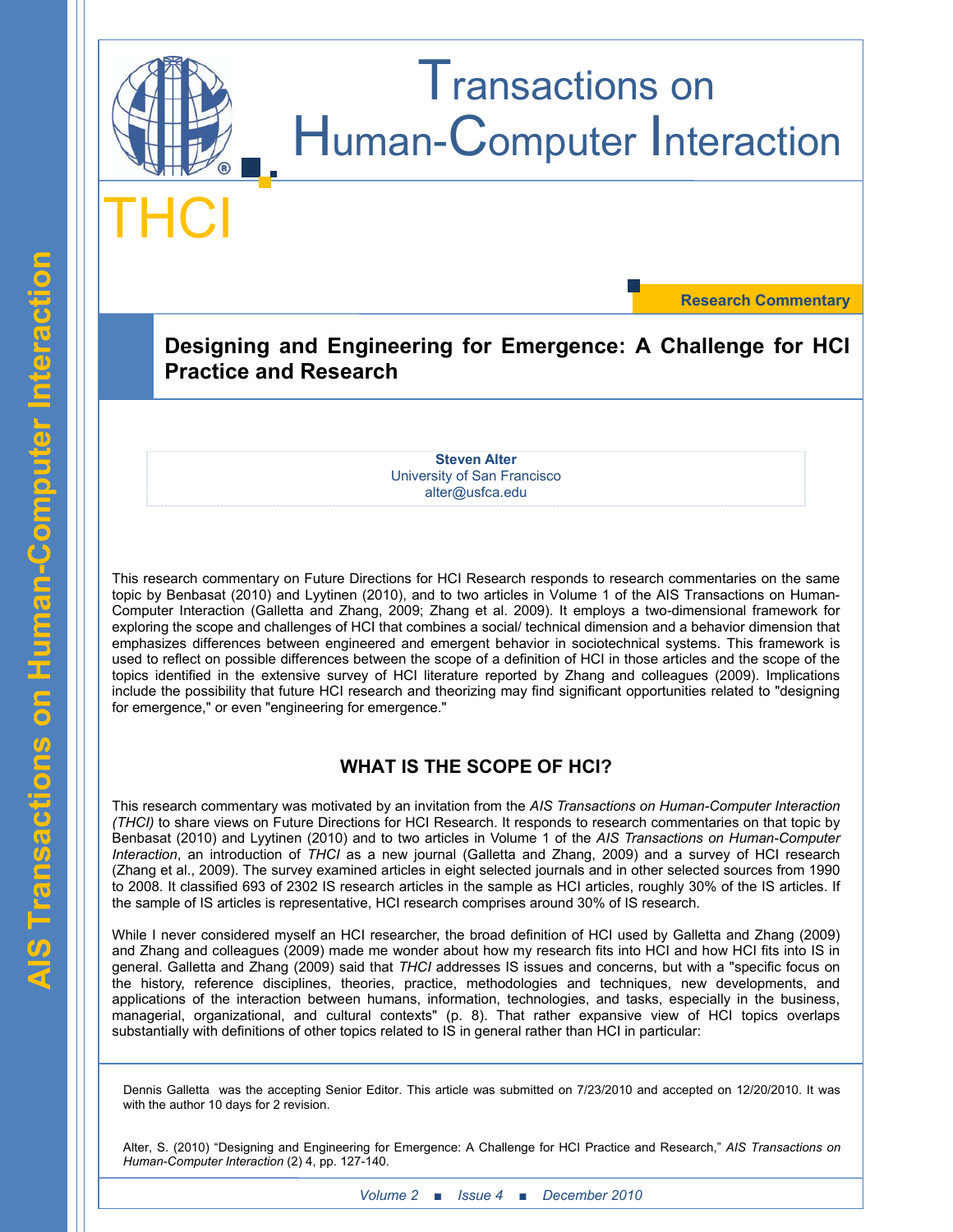- The definition of sociotechnical system in Lyytinen and Newman (2008) also refers to interactions: "any organizational system viewed as a multivariate system consisting of four interacting and aligned components – task, structure, actor, and technology" (p. 613).
- The nomological net for IS research proposed by Benbasat and Zmud (2003, Figure 2, p. 187) covers topics related to humans, information, technologies, and tasks in business contexts. It includes IT managerial, methodological and technological capabilities, the IT artifact, usage, impact, and IT managerial, methodological, and operational practices, where the IT artifact is "the application of IT to enable or support some task(s) embedded within a structure(s) that itself is embedded within a context(s)" (p. 186).
- x Clarifying Zhang and colleagues' (2002) original definition of HCI, Zhang et al. (2005) said "HCI issues and concerns involve all possible interactions between a user and a system during its lifecycle, including the development stage, use in context, and the impact of such use on individuals, organizations, society, and future systems development" (p. 519).
- The work system method also focuses on interactions between people, information, technologies and tasks. A work system is "a system in which human participants and/or machines perform work (processes and activities) using information, technology, and other resources to produce specific products and/or services for specific internal or external customers. An IS is a work system whose processes and activities are devoted to processing information..." (Alter, 2008, p. 451). The work system life cycle model describes how work systems change over time through a combination of planned change (explicit projects with initiation, development, and implementation phases) and unplanned change (adaptations and experimentation) (Alter, 2008).

The overlap between the definition of HCI and the four statements above revolves around interactions between people, information, technology, and tasks in business and organizational contexts. Some of those interactions involve systems in operation. Others involve system life cycles. The combination of those topics probably covers much more than the 30% of IS research implied by Zhang et al.'s (2009) classification of 2,302 articles.

The lack of clarity about the boundaries between IS in general and the subfield of HCI within IS led me to try to develop a framework that would make it easier to describe the boundaries of HCI and to identify topics related to IS in operation and IS development that are and are not part of HCI. Topics near the boundary and links between topics inside and outside of the boundary might be fruitful areas for future HCI research.

#### **Ideas from a possibly surprising source**

The framework described below was inspired by recent discussions about a topic that also touches the interaction between humans, information, technologies, and tasks, but does so from a fundamentally different direction. "Organizational design and engineering" (ODE) is a subfield of IS proposed by Magalhães and Silva (2009) and is the focus of a new journal, the *International Journal of Organizational Design and Engineering (IJODE)*, first published in 2010. The *IJODE* web site defines ODE as "the application of social science, design science and computer science research and practice to the study and implementation of new organizational designs, including the integrated structuring, modeling, development and deployment of IS/IT and social processes."

Part of the discussions about ODE focused on developing a framework that could help in positioning relevant topics, theories, and techniques within ODE. Since "integrated structuring, modeling, development and deployment of IS/IT and social processes" certainly includes "interaction between humans, information, technologies, and tasks," it seemed possible that some of the ideas from the ODE discussion might belong in a framework for visualizing topics, theories, and techniques in HCI, even though these subfields emphasize different sides of those issues. In other words, the surprise was that ideas for exploring the subfield of human-computer interaction, which started as the study of interfaces, might come from a discussion of organizational design and engineering, whose core topics seem to belong in a very different discourse.

Aspects of the discussion of ODE appear, but in a different form, in the *TCHI* research commentaries by Benbasat (2010) and Lyytinen (2010). Benbasat emphasized design, and said that he "strongly believe[s] that to be interesting and relevant, research in HCI should have a design component coupled with an evaluation of the design" (p. 16). He suggested approaching design in an instrumental fashion, and viewing the design of an interface as a mechanism for achieving managerial and organizational goals (e.g., related to decision making, e-commerce, and communication in virtual teams). Lyytinen emphasized topics that are distant from interfaces and less amenable to design by specific designers. He cited challenges related to current computing environments in which individuals use multiple tools and in which a computer-rich ecology of computing with many information sources involves much more than the use of individual tools. An important difference between a design emphasis and an emphasis on computing environments is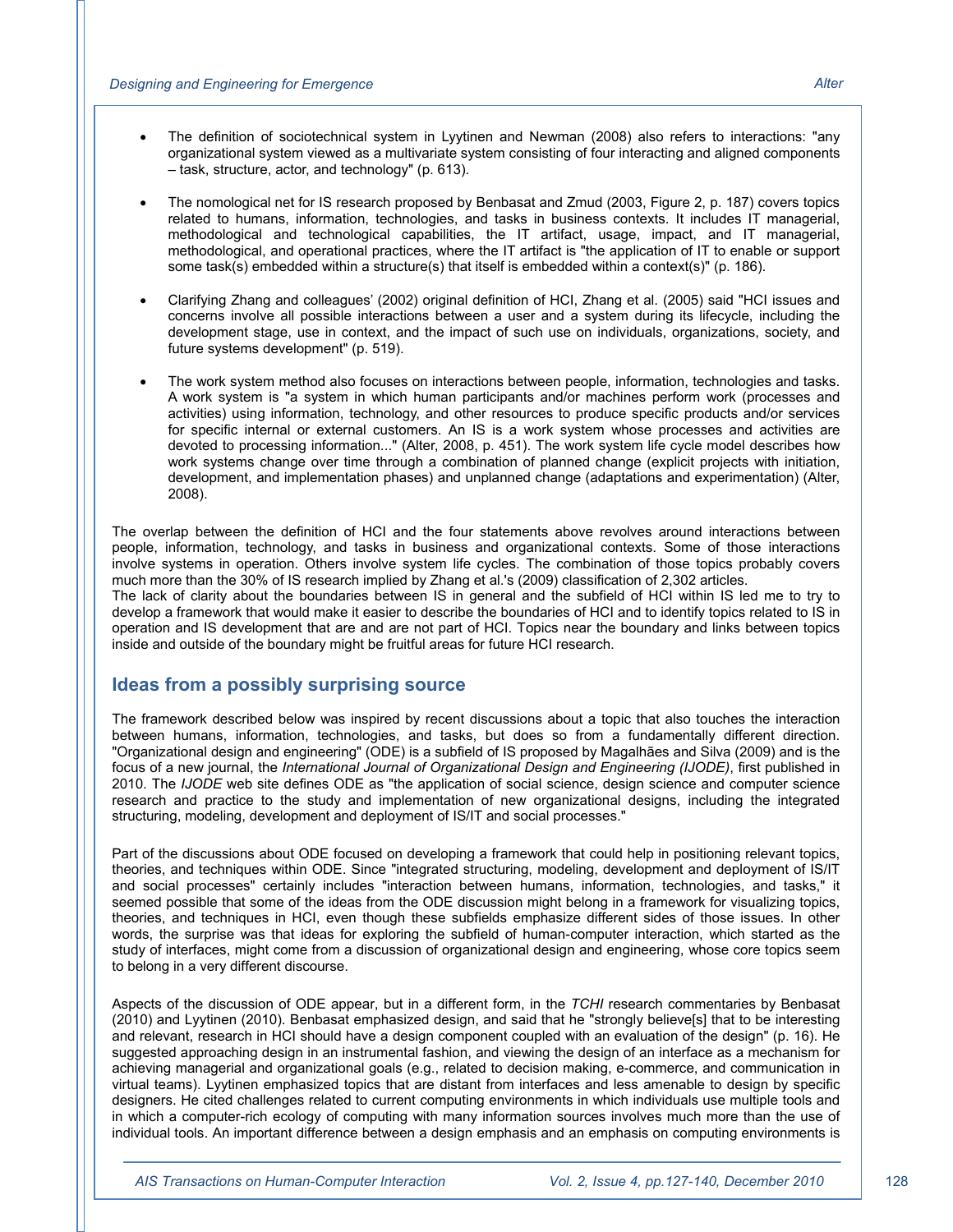related to the difficulty of designing a complex IT system or IT-reliant work system without being able to specify or control the features of many of its components.

### **FRAMEWORK FOR VISUALIZING THE SCOPE OF HCI**

A framework for visualizing the scope of HCI should satisfy the following criteria:

- It should encompass "interaction between humans, information, technologies, and tasks" (Galletta and Zhang, 2009, p. 8), especially in business, managerial, organizational, and cultural contexts" in order to provide insight about the scope and future possibilities for HCI.
- It should be less detailed than a classification of 693 HCI articles selected from 2,302 IS articles.
- When used to position HCI-related topics, issues, theories, techniques, and tools, it should be more effective for visualization than a one sentence definition of HCI that touches a substantial part of the IS field.

Figures 1 and 2 position HCI-related topics, issues, theories, techniques, and tools in a two dimensional space built around the assumption that both human behavior and the behavior of computerized entities can be viewed as engineered, guided, or emergent. The discussion of these dimensions and use of these dimensions in Figures 1 and 2 sets the stage for Figure 3, which uses the same framework to position the categories of HCI research in the review of HCI research by Zhang et al. (2009). Tables 1 and 2 define the categories in each of the two dimensions for classifying HCI topics and issues.

#### **Social/Technical Category**

The social/technical dimension in Figures 1 and 2 positions various aggregations of people and of technologies in relation to their distance from the point of interaction between specific individuals and specific technologies. Accordingly, the human-computer interface appears in the middle of that dimension. Moving outward in the social direction, the categories focus on the activities and concerns of individuals, groups and organizations, enterprises, and society. Moving outward in the technical direction, the categories focus on specific IT artifacts (i.e., hardware and/or software), composite IT artifacts (e.g., network or software suite), and societal IT artifacts (e.g., national or global network). The social part of the dimension places more emphasis on users, usage, and other impacts. The technical part focuses more on design issues, capabilities, and interactions between IT artifacts. HCI research includes topics across this entire dimension.

The original starting point for HCI research was in the middle of this dimension, when individuals worked through human-computer interfaces using specific IT artifacts, such as specific computer programs or computerized tools. (For our purposes, IT artifact refers to specific hardware and/or software, rather than something like Kling and Scacchi's (1982) "ensemble view" of the IT artifact that Orlikowski and Iacono (2001, p. 122) favored.) The previously mentioned definition of HCI certainly applies to the social portion of the social/ technical dimension (from individual to organizational to societal). Since many impacts in business, managerial, organizational, and cultural contexts involve composite IT artifacts such as ERP suites, or even societal IT artifacts such as the Internet, HCI research might appear at any point along the technical portion of this dimension as well (provided that people, information, and tasks are considered seriously in the research).

### **Type of Behavior**

The previously mentioned perspectives of Benbasat (2010) and Lyytinen (2010) implicitly focus on different types of behavior. Benbasat's emphasis on linking design to managerial and organizational goals is a step toward an engineering approach in which the designer specifies the desired behavior and develops artifacts that influence behavior in that direction. Lyytinen's focus on ecologies emphasizes situations in which behavior tends to emerge, and cannot be engineered due to the difficulty of coordinating and controlling the use of multiple devices in multiple work systems. In those situations, overlaps in participants, information, and work practices may change in unanticipated ways, and therefore may generate mutual benefits and/or mutual disruptions and inefficiencies that are difficult to anticipate.

The dimension representing types of behavior covers four types, each of which might apply to situations at various points along the social/technical dimension: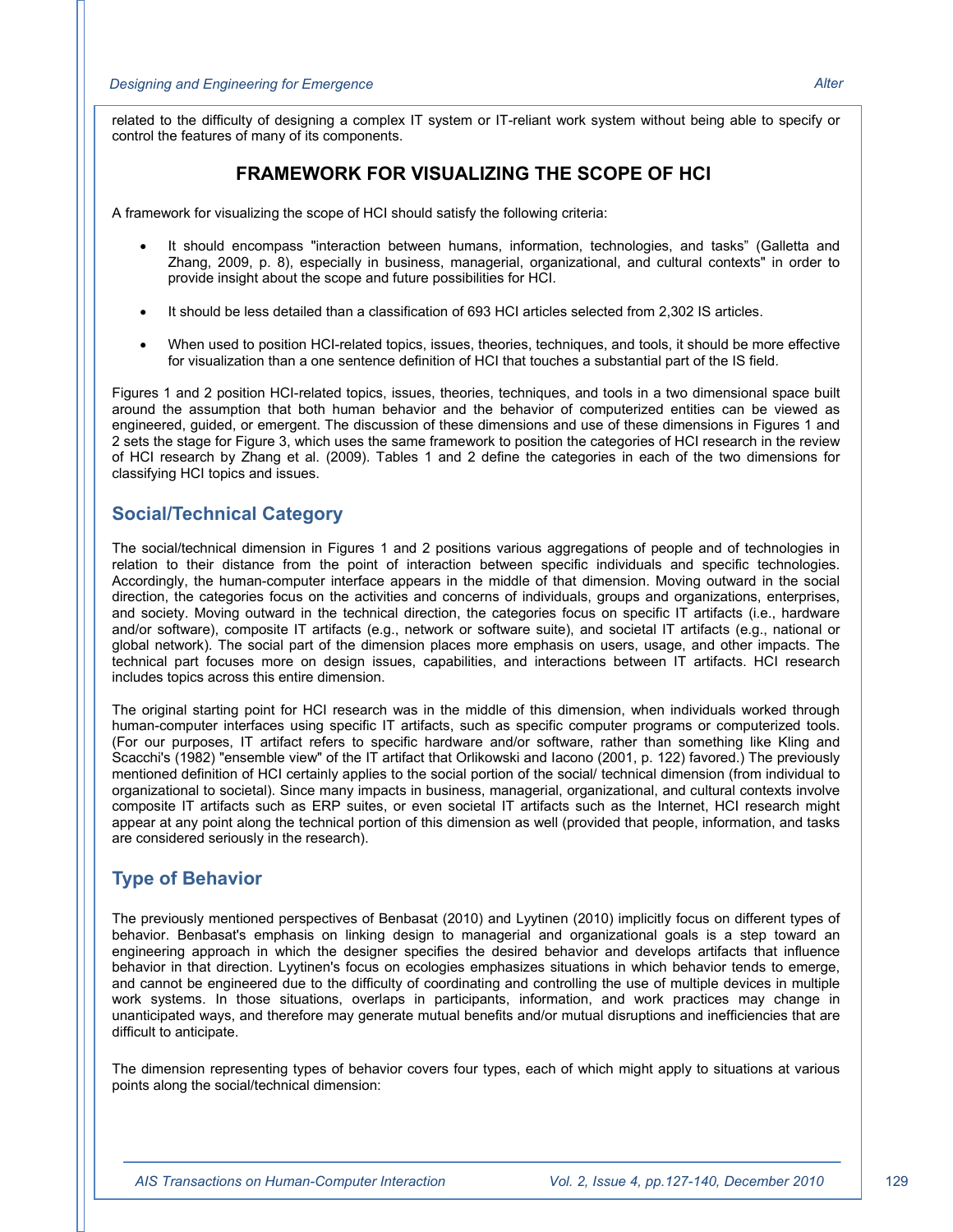Initial HCI research focused on the quality of human computer interfaces. The interactions governed by those interfaces can be described as engineered behavior, in the sense that the interface itself displays and transmits specific, predefined types of messages to and from the human user, often within a clearly defined problem domain. In relation to user interfaces, engineered behavior involves the precise details of using the interface, such as exactly which keys to press and exactly what the messages mean. In relation to business processes and activities, rather than interfaces per se, work system designers try to assure conformance to data definitions and business rules in highly structured tasks whose business outcomes call for conformance rather than flexibility. For example, according to the intentions of designers of most IT-reliant transaction processing systems, those systems are substantially comprised of engineered behavior because people who perform the transactions need to conform to business rules related to pre-defined data items whose consistency in format and meaning is essential. Research related to engineered behavior concerns whether and how designers and their clients specify the correct requirements, whether and how the requirements are translated into software, and whether and how actual work practices conform to the

#### *Guided Behavior*

requirements.

As the range of HCI research broadened, more emphasis was placed on the way that IT artifacts might guide the behavior of human users to help them consider important issues, use appropriate categories, recognize inconsistencies, and avoid foreseeable mistakes. Decision support systems, expert systems, e-commerce web sites, and advice-giving agents fall into this category. Although the interfaces are engineered, the larger situations of use are semi-structured and cannot be described as engineered behavior. Researchers focusing on guided behavior try to understand interactions between the characteristics of the situation, the guidance (which may occur through information, web sites, models, or other means), and the decision maker(s).

#### *Emergent Behavior*

Other HCI research, such as research on computer supported cooperative work (CSCW), focuses on emergent behavior that is not guided or scripted in advance by designers and analysts, but emerges through discussion, experimentation, adaptations, and even workarounds in groups or communities of practice. At least some emergent behavior occurs in relation to most software applications as users figure out how to use those applications effectively and efficiently, sometimes through workarounds related to design flaws, mismatches of IT artifacts' features with local situations, and other unanticipated circumstances. Emergent behavior is even more prominent in the computing ecologies discussed by Lyytinen (2010), with their multiple devices, multiple sources of data, and multiple streams of tasks.

#### *Undesirable Behavior*

For completeness, it is useful to include a category of undesirable behavior. This involves interactions within or between systems of people and/or machines that generate disruptive or costly impacts that designers, owners, and other responsible stakeholders view as negative or even catastrophic. Such behavior may result in relatively minor glitches and inefficiencies, or may involve sudden, cascading technical or sociotechnical failure. A widely recognized category of undesirable behavior involves work system malfunctions while airplane autopilots are being used. In such situations, some combination of software bugs, pilot inattention, human error, and misunderstanding of the technology or of relevant recovery procedures results in dangerous conditions such as loss of control of the aircraft. A specific example of a different type of undesirable behavior is the May 6, 2010 mini crash of the stock market, in which major market indexes dropped over 7% in a 15 minute span, and in which the price of several major stocks plummeted briefly to \$0.01, only to return quickly to normal price ranges. While investigations have not been completed, it is possible that risk minimization responses by managers of the algorithmic trading operations may have contributed to the mini crash. Managers in a number of firms turned off algorithmic trading to avoid excessive risk at a time of high price volatility caused by transient imbalances between supply and demand across multiple stocks markets. Turning off algorithmic trading may have exacerbated the imbalances. The circumstances of the mini crash fall under the definition of HCI, "interaction between humans, information, technologies, and tasks." Even though many, and perhaps all, individual actions of people and machines were proper, the systemic result was a frightening mini crash.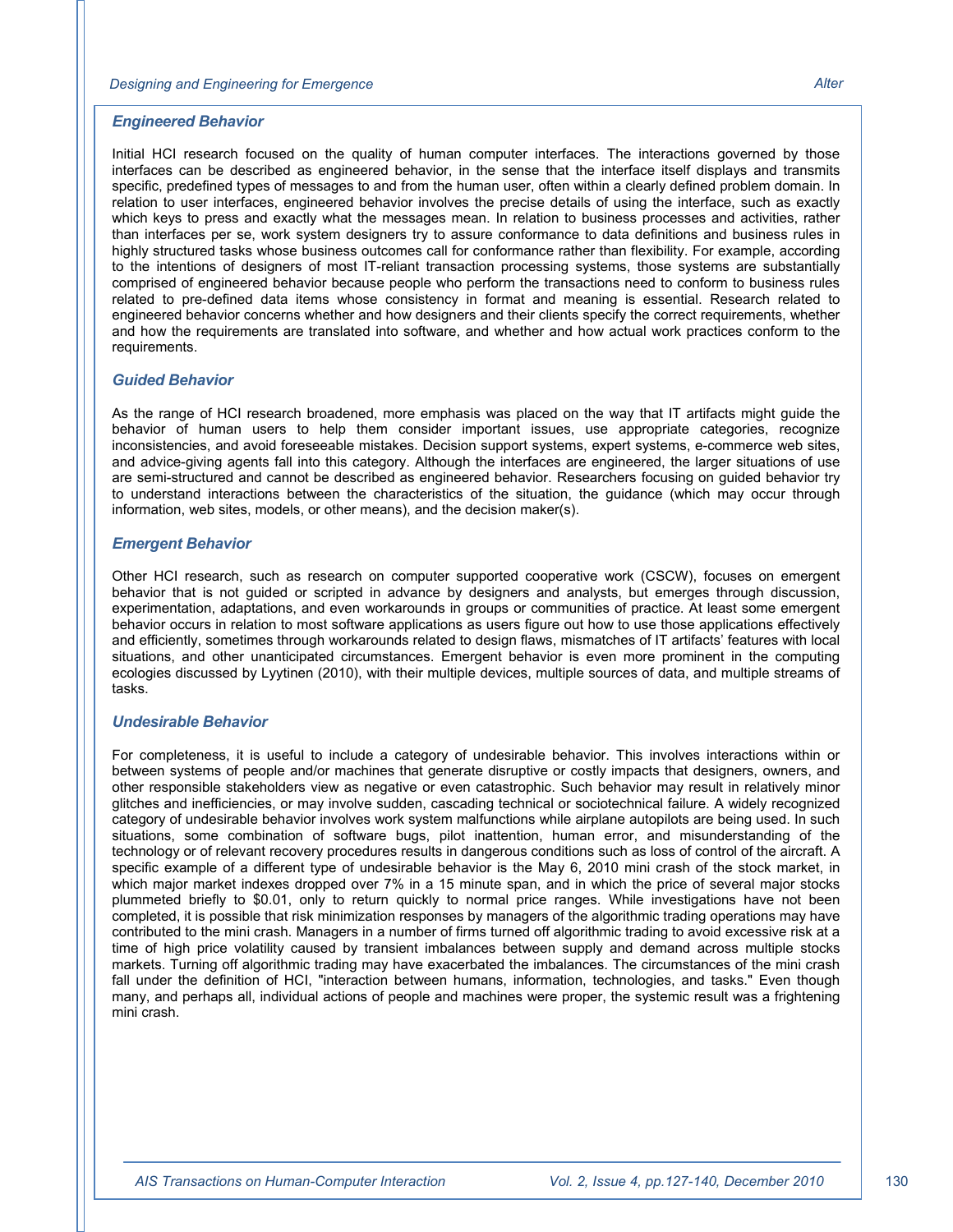#### *Designing and Engineering for Emergence Alter*

| • Digital divide<br><b>Society</b><br>• Technological<br>• Societal risks<br>society<br>• E-government<br>• Organizational<br>• Sales and service<br>culture<br>• Corporate fraud<br>through e-<br>• Social infrastructure<br>commerce web<br><b>Enterprise</b><br>• Dynamic<br>Λ<br>sites<br>capabilities<br>Λ<br>• Organizational<br>adaptations and<br>• IT-reliant<br>workarounds during<br>Human activity<br>adoption and usage<br>bureaucracies<br>systems<br>Social/ Technical Category<br>Organization<br>• IT-enforced<br>• IT-related<br>• IT-reliant work<br>• Collusion through<br>or Group<br>business rules<br>experimentation<br>systems<br>use of computers<br>• Social networks<br>• Electronic<br>• Behavioral norms<br>• Communities of<br>sweatshops<br>practice<br>• Diffusion of<br>innovation<br>• Individual<br>• Human tasks<br>• Task/ technology<br>adaptations and<br>fit<br>controlled using<br>workarounds during<br>Individual<br>• Trust in e-<br>• Interface-related<br>HW/SW<br>adoption and usage<br>• Impact of cognitive<br>• Computer self-<br>commerce<br>user errors<br>efficacy<br>or personality<br>• Automated<br>• Cognitive style<br>differences<br>advisor tools<br>• Model building<br>ν<br>v<br>v<br>• Specific human-<br>Human-<br>• Problematic<br>computer interface<br>Computer<br>behavior due to<br>features<br>Affordances<br>flaws in interfaces<br>Interface<br>Ergonomics |  |  |                                 | • Societal change |  |
|-------------------------------------------------------------------------------------------------------------------------------------------------------------------------------------------------------------------------------------------------------------------------------------------------------------------------------------------------------------------------------------------------------------------------------------------------------------------------------------------------------------------------------------------------------------------------------------------------------------------------------------------------------------------------------------------------------------------------------------------------------------------------------------------------------------------------------------------------------------------------------------------------------------------------------------------------------------------------------------------------------------------------------------------------------------------------------------------------------------------------------------------------------------------------------------------------------------------------------------------------------------------------------------------------------------------------------------------------------------------------------------------------------------------------------------|--|--|---------------------------------|-------------------|--|
|                                                                                                                                                                                                                                                                                                                                                                                                                                                                                                                                                                                                                                                                                                                                                                                                                                                                                                                                                                                                                                                                                                                                                                                                                                                                                                                                                                                                                                     |  |  |                                 |                   |  |
|                                                                                                                                                                                                                                                                                                                                                                                                                                                                                                                                                                                                                                                                                                                                                                                                                                                                                                                                                                                                                                                                                                                                                                                                                                                                                                                                                                                                                                     |  |  |                                 |                   |  |
|                                                                                                                                                                                                                                                                                                                                                                                                                                                                                                                                                                                                                                                                                                                                                                                                                                                                                                                                                                                                                                                                                                                                                                                                                                                                                                                                                                                                                                     |  |  |                                 |                   |  |
|                                                                                                                                                                                                                                                                                                                                                                                                                                                                                                                                                                                                                                                                                                                                                                                                                                                                                                                                                                                                                                                                                                                                                                                                                                                                                                                                                                                                                                     |  |  |                                 |                   |  |
|                                                                                                                                                                                                                                                                                                                                                                                                                                                                                                                                                                                                                                                                                                                                                                                                                                                                                                                                                                                                                                                                                                                                                                                                                                                                                                                                                                                                                                     |  |  |                                 |                   |  |
| <b>Specific IT</b><br>• Problematic<br>• Form and<br><b>Artifact</b><br>operation of<br>behavior due to<br>(HW/SW)<br>specific HW/SW<br>specific HW/SW<br>artifacts<br>artifacts                                                                                                                                                                                                                                                                                                                                                                                                                                                                                                                                                                                                                                                                                                                                                                                                                                                                                                                                                                                                                                                                                                                                                                                                                                                    |  |  |                                 |                   |  |
| <b>Composite IT</b><br>• Form and<br>• Cascading IT<br><b>Artifact</b><br>operation of<br>• Local IT Ecology<br>system<br>specific composite<br>(network,<br>interactions<br>artifacts<br>software)                                                                                                                                                                                                                                                                                                                                                                                                                                                                                                                                                                                                                                                                                                                                                                                                                                                                                                                                                                                                                                                                                                                                                                                                                                 |  |  |                                 |                   |  |
| • Internet<br>• Societal, tracking<br>Wikipedia<br>• Cascading<br><b>Societal IT</b><br>and control<br>technical failures<br>Impacts on<br><b>Artifact</b><br>systems<br>personal privacy                                                                                                                                                                                                                                                                                                                                                                                                                                                                                                                                                                                                                                                                                                                                                                                                                                                                                                                                                                                                                                                                                                                                                                                                                                           |  |  |                                 |                   |  |
| Guided<br><b>Engineered</b><br><b>Emergent</b><br><b>Undesirable</b><br><b>Behavior</b><br><b>Behavior</b><br><b>Behavior</b><br><b>Behavior</b>                                                                                                                                                                                                                                                                                                                                                                                                                                                                                                                                                                                                                                                                                                                                                                                                                                                                                                                                                                                                                                                                                                                                                                                                                                                                                    |  |  |                                 |                   |  |
|                                                                                                                                                                                                                                                                                                                                                                                                                                                                                                                                                                                                                                                                                                                                                                                                                                                                                                                                                                                                                                                                                                                                                                                                                                                                                                                                                                                                                                     |  |  |                                 |                   |  |
| << ----------- Type of Behavior ------- > > >                                                                                                                                                                                                                                                                                                                                                                                                                                                                                                                                                                                                                                                                                                                                                                                                                                                                                                                                                                                                                                                                                                                                                                                                                                                                                                                                                                                       |  |  | Figure 1: HCI Topics and Issues |                   |  |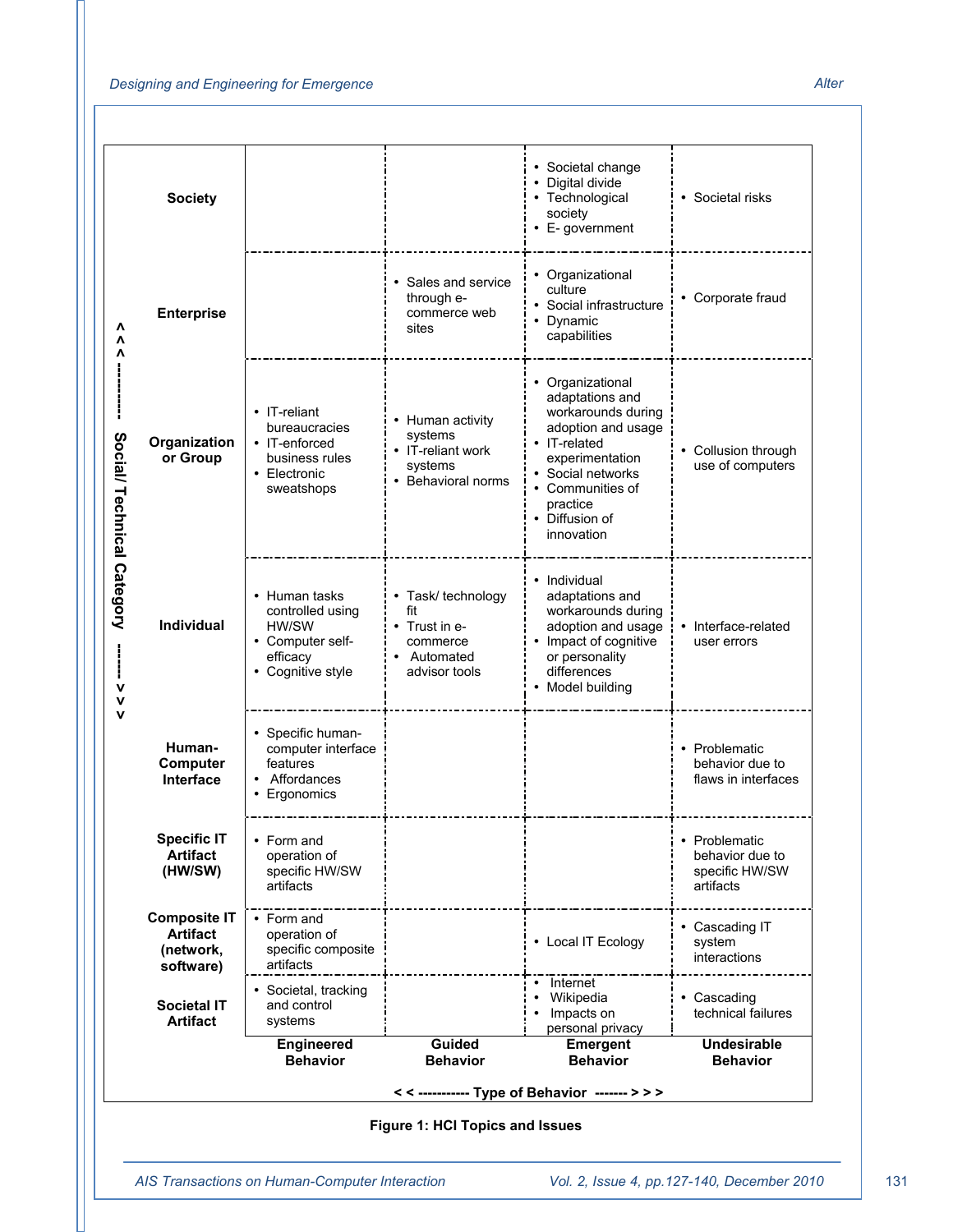|                            |                                                           |                                                                                |                                                                                                                                     | << ----------- Type of Behavior ------- > > ><br>Figure 2: Examples of Theories, Techniques, and Tools in HCI                                           |                                       |
|----------------------------|-----------------------------------------------------------|--------------------------------------------------------------------------------|-------------------------------------------------------------------------------------------------------------------------------------|---------------------------------------------------------------------------------------------------------------------------------------------------------|---------------------------------------|
|                            |                                                           | <b>Engineered</b><br><b>Behavior</b>                                           | Guided<br><b>Behavior</b>                                                                                                           | <b>Emergent</b><br><b>Behavior</b>                                                                                                                      | <b>Undesirable</b><br><b>Behavior</b> |
|                            | Societal IT<br><b>Artifact</b>                            |                                                                                |                                                                                                                                     |                                                                                                                                                         | • Risk analysis<br>• Simulation       |
|                            | Composite<br><b>IT Artifact</b><br>(network,<br>software) | • Theories and<br>tools of software<br>engineering                             |                                                                                                                                     | • Ecological<br>theories                                                                                                                                | • Risk analysis<br>• Simulation       |
|                            | <b>Specific IT</b><br><b>Artifact</b><br>(HW/SW)          | • Theories and<br>tools of software<br>engineering and<br>agile<br>development |                                                                                                                                     | • Theories and<br>tools of end user<br>development                                                                                                      |                                       |
|                            | Human-<br>Computer<br>Interface                           | • Interface design<br>theory<br>• Ergonomics                                   | • Cognitive<br>theories                                                                                                             |                                                                                                                                                         |                                       |
|                            | <b>Individual</b>                                         | • Theories of<br>motivation and<br>personality                                 | $\cdot$ Task/<br>technology fit<br>• Theories of<br>motivation and<br>personality<br>• Theories related<br>to trust of<br>artifacts | • Technology<br>acceptance model<br>• Theory of planned<br>behavior<br>• Utility theory<br>• Behavioral<br>economics                                    | • Agency theory                       |
| Social/ Technical Category | Organization<br>or Group                                  | • Business<br>process<br>• Management<br>(BPM)<br>• Bureaucracy<br>theory      | • Design theories<br>• Soft system<br>methodology<br>• Multiview<br>• Coordination<br>theory<br>• Work system<br>method             | • Structuration<br>theory<br>• Actor-network<br>theory<br>• Activity theory<br>• Computers are<br>social actors<br>(CASA)<br>• Social network<br>theory | • Agency theory                       |
|                            | <b>Enterprise</b>                                         |                                                                                |                                                                                                                                     | • Theories of<br>culture<br>• Social<br>infrastructure<br>theory<br>• Dynamic<br>capabilities theory                                                    |                                       |
|                            | <b>Society</b>                                            |                                                                                |                                                                                                                                     | theory<br>• Digital divide<br>theory<br>• Computing in<br>everyday life                                                                                 |                                       |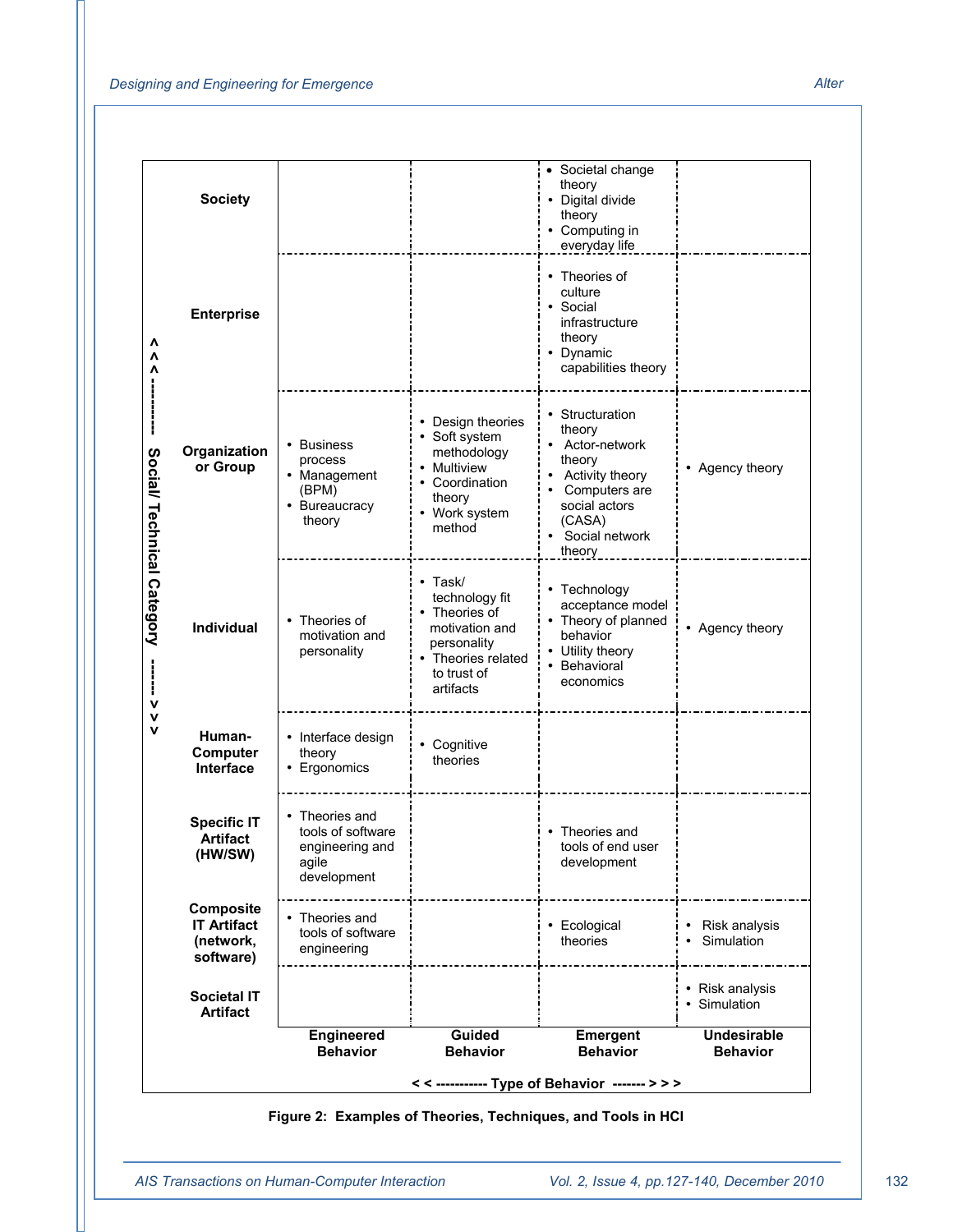| Society                            | HCI topics or issues typically discussed in relation to society as a whole, rather than to enterprises,<br>organizations, groups, or individuals.                                                                                                                                                                                                                                                                                              |
|------------------------------------|------------------------------------------------------------------------------------------------------------------------------------------------------------------------------------------------------------------------------------------------------------------------------------------------------------------------------------------------------------------------------------------------------------------------------------------------|
| Enterprise                         | HCI topics or issues typically discussed in relation to entire enterprises, rather than organizations,<br>groups, or individuals. Within this category, the achievement of enterprise goals is viewed as more<br>important than the details of the interfaces or the way individuals do their work.                                                                                                                                            |
| Organization<br>or group           | HCI topics or issues typically discussed in relation to organizations within enterprises (e.g.,<br>departments) or groups of people. The main concerns within this category involve the ways in which<br>organizations and groups apply IT while performing business tasks. At this level the achievement of<br>process or functional goals is more important than the details of the interface.                                               |
| Individual                         | HCI topics or issues typically discussed in relation to activities or beliefs of individuals, or impacts on<br>individuals. The main concerns within this category involve the ways in which people use IT to<br>perform individual tasks that may or may not be viewed as part of a larger function of a group or<br>organization.                                                                                                            |
| Human-                             | The point of contact between people and computerized devices. This is in the middle of the social/                                                                                                                                                                                                                                                                                                                                             |
| computer<br>interface              | technical dimension. The main concerns within this category involve the affordances and ergonomics<br>of interfaces.                                                                                                                                                                                                                                                                                                                           |
| Specific IT<br>artifact<br>(HW/SW) | Specific hardware and/or software (HW/SW) that are used directly by end users. HCI topics within<br>this category that were mentioned by Zhang et al. (2009) include development methods and tools.<br>software/hardware development, and evaluation. (Note: This assumes that an IT artifact is a specific<br>configuration of hardware and software technologies, rather than a partially social artifact containing<br>human participants.) |
| Composite<br>IT artifact           | IT artifacts such as networks and large software suites that contain or integrate many individual IT<br>artifacts that are used separately.                                                                                                                                                                                                                                                                                                    |
| Societal IT<br>artifact            | IT artifacts such as the Internet that can be described as being societal resources rather than<br>resources designed for the use of specific enterprises.                                                                                                                                                                                                                                                                                     |

#### **Table 1: Social/ technical categories in Figures 1, 2, and 3.**

#### **Table 2: Categories in the dimension "type of behavior" in Figures 1, 2, and 3**

| Engineered<br>behavior  | Behavior by people and/or machines that is designed to be performed in a specific manner. In relation<br>to user interfaces, engineered behavior involves the precise details of using the interface, such as<br>exactly which keys to press and exactly what the messages mean. In relation to business processes<br>and activities, rather than interfaces per se, work system designers try to assure conformance to data<br>definitions and business rules in highly structured tasks whose business outcomes call for<br>conformance rather than flexibility.                                                                                                                                                                                                                                                                                                             |
|-------------------------|--------------------------------------------------------------------------------------------------------------------------------------------------------------------------------------------------------------------------------------------------------------------------------------------------------------------------------------------------------------------------------------------------------------------------------------------------------------------------------------------------------------------------------------------------------------------------------------------------------------------------------------------------------------------------------------------------------------------------------------------------------------------------------------------------------------------------------------------------------------------------------|
| Guided<br>behavior      | Behavior by people and/or machines that is designed to be performed in a flexible manner that<br>emphasizes the exercise of judgment and creativity rather than conformance to business rules. IT<br>artifacts designed to guide behavior rather than assure conformance provide users choices about how<br>to proceed based on a combination of situational information, models, and personal knowledge and<br>experience. Even when the business purpose of such an IT artifact is to support guided behavior, the<br>details of the artifact's user interface should be unambiguous in form and should represent the intent<br>of engineered behavior.                                                                                                                                                                                                                      |
| Emergent<br>behavior    | Behavior by people and/or machines that is not guided or scripted in advance by designers and<br>analysts, but emerges through discussion, experimentation, adaptations, and workarounds in groups<br>or communities of practice. Emergent behavior in relation to business processes and activities may<br>occur even when the details of user interfaces are highly engineered. For example, by changing work<br>practices rather than user interfaces, work system participants may create workarounds that allow<br>them to complete tasks more efficiently than would be possible if they worked in accordance with<br>designer's assumptions and/or intentions. On the other hand, workarounds could undermine<br>important work system goals, such as consistency and traceability.                                                                                     |
| Undesirable<br>behavior | Transient or persistent situations in which interactions within or between systems of people and/or<br>machines generates disruptive or costly behavior that designers, owners, and other responsible<br>stakeholders view as negative or even catastrophic. Such behavior may result in relatively minor<br>glitches and inefficiencies, or may involve sudden, cascading technical or sociotechnical failure. As<br>noted in Figure 2, agency theory is one of the theories that may be useful in analyzing undesirable<br>behavior involving IT use, disuse, or misuse by individuals or groups (including opportunistic behavior<br>and collusion). While the undesirable behavior is mostly about the capabilities and interactions of IT<br>artifacts, the analysis probably requires tools and techniques such as risk analysis and simulation (in<br>the lower right). |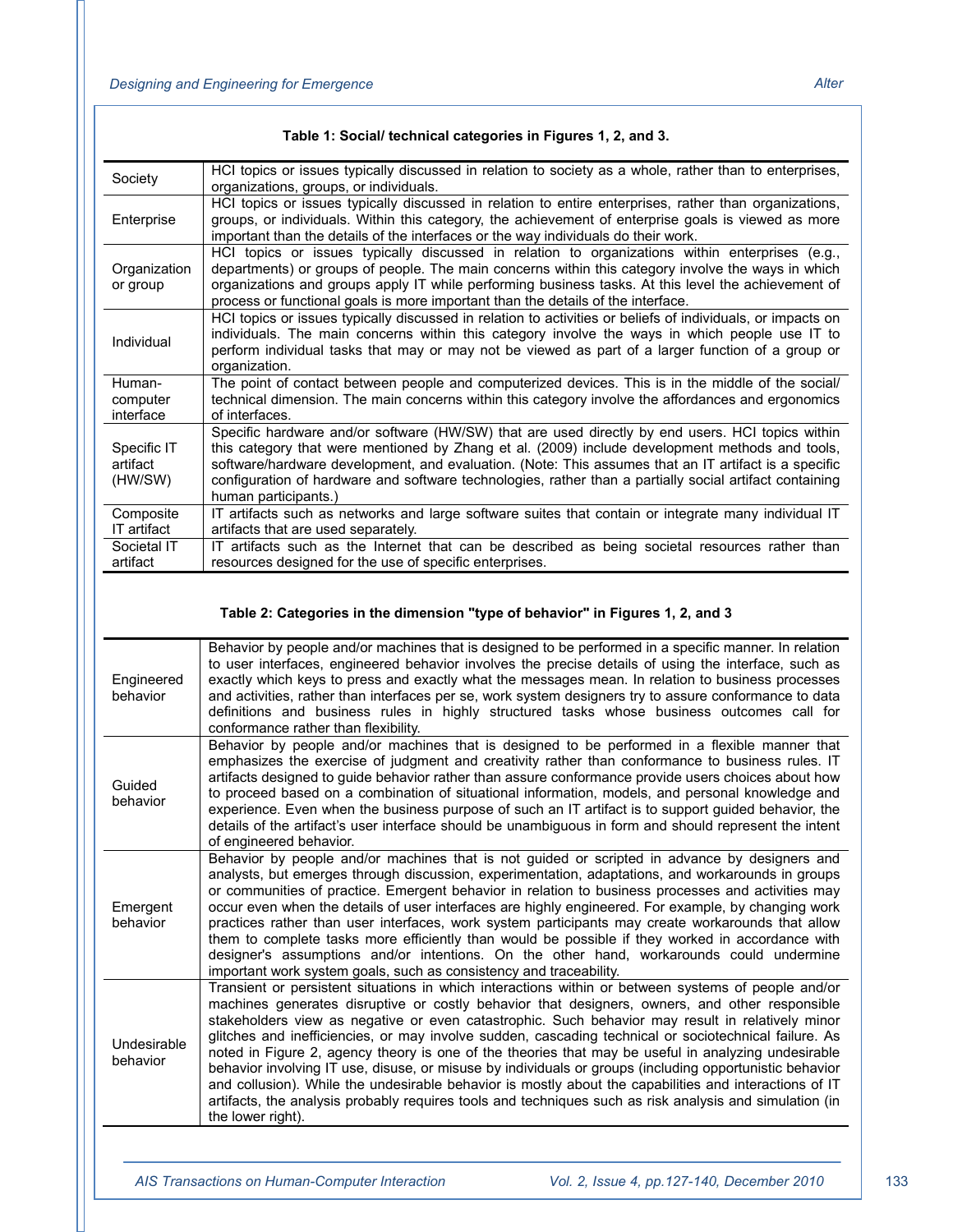#### **USING THE HCI FRAMEWORK**

Figures 1 and 2 illustrate the use of two dimensions for visualizing the scope of HCI in relation to the broad scope of topics that fall within the definition of HCI used by *THCI*. As cited at the beginning of this article, that scope includes IS issues and concerns, but with a "specific focus on the history, reference disciplines, theories, practice, methodologies and techniques, new developments, and applications of the interaction between humans, information, technologies, and tasks, especially in the business, managerial, organizational, and cultural contexts" (Galletta and Zhang, 2009, p. 8). Figure 1 uses the two dimensions to position typical HCI topics and issues. Figure 2 uses the same dimensions to position HCI-related theories, techniques, and tools. Later, Figure 3 will use the same dimensions for identifying potentially fruitful areas in which less research has occurred.

#### **Perceived center of gravity**

The selection and location of all of the entries in Figures 1 and 2 are based on my view of their inclusion within the broad definition of HCI and their "center of gravity" in relation to the various aspects of HCI that they might touch. For example, Figure 1 positions "human tasks controlled using hardware/ software" as engineered behavior at the individual level. It is also possible to view many aspects of human tasks as occurring at the group or organization level. Figure 1 mentions adaptations and workarounds at both the individual level and the organization or group level because it is possible to talk about each category separately. Omitted from Figure 1 is the fact that some workarounds appear at the enterprise level, and that some generate undesirable behavior, as might happen with workarounds related to financial accounting systems in banks. Also, some topics appear in both Figure 1 and Figure 2 because it isn't obvious whether, for example, dynamic capabilities is a topic for HCI or a theory that might be used in HCI research involving IT capabilities and usage.

Other authors would likely select different entries in many of the cells in Figures 1 and 2. The purpose of these figures is to identify a selection of typical topics, issues, techniques, tools, and theories related to HCI. Far beyond this paper's scope and purpose, a much longer paper might try to enumerate most of the topics and issues that fall under the umbrella of HCI, and might provide references and explanations for each entry.

#### **More about Figure 1**

All of the topics and issues in Figure 1 are related to the broad view of the scope of HCI that was mentioned earlier. Many of the topics and issues in Figure 1 fit traditional views of HCI in an obvious way, for example, affordances and ergonomics related to human-computer interfaces, human tasks controlled by hardware/ software, and computer selfefficacy. Other topics, such as the digital divide, IT-reliant bureaucracies, electronic sweatshops, and the form and operation of societal tracking and control systems, seem rather distant from the central concerns of a narrow view of HCI, even though they are related to methodologies, practice, developments, and applications of the interaction between humans, information, technologies, and tasks in business or cultural environments. Whether or not such topics belong under the umbrella of HCI is basically a question of personal preference for either a narrower, more traditional definition of HCI or a broader, more expansive definition of the type proposed for *THCI* by Galletta and Zhang (2009). Yoo's (2010) call for research on computing in everyday life raises issues that span many of the cells in the framework. On the other hand, Sun and Zhang's (2008) investigation of adaptive use of features in the MS Office Suite by individuals is an example of deeper investigation within specific cells of the framework.

The association of topics with types of behavior illustrates a diverse array of concerns. Topics associated with engineered behavior include, among others, IT-reliant bureaucracies, IT enforced business rules, affordances and ergonomics of interfaces, and societal tracking and control systems. These examples represent an engineering approach of defining rules for behavior of work system participants or for automatic data collection and compilation. The topics related to guided behavior are fundamentally about situations in which designers cannot fully control the behavior of participants in specific work systems (including customers who use e-commerce web sites), but can use IT to guide participants' behavior. The topics related to emergent behavior are fundamentally about situations in which processes and IT usage patterns may be adapted or modified by work system participants, or in which unplanned interactions between technical and/or human components may generate unanticipated patterns of activity and unanticipated results. The topics associated with undesirable behavior are examples of things that can go wrong within each social/ technical category.

#### **More about Figure 2**

The theories, techniques, and tools in Figure 2 are only a subset of what might be included in a highly detailed discussion of the HCI literature. It would be interesting to see which theories are used and which have not been used in HCI. It is unfortunate that Zhang et al. (2009) did not discuss the relative prominence of different specific theories used in HCI research, though cataloguing specific theories in 693 HCI papers would have been a huge task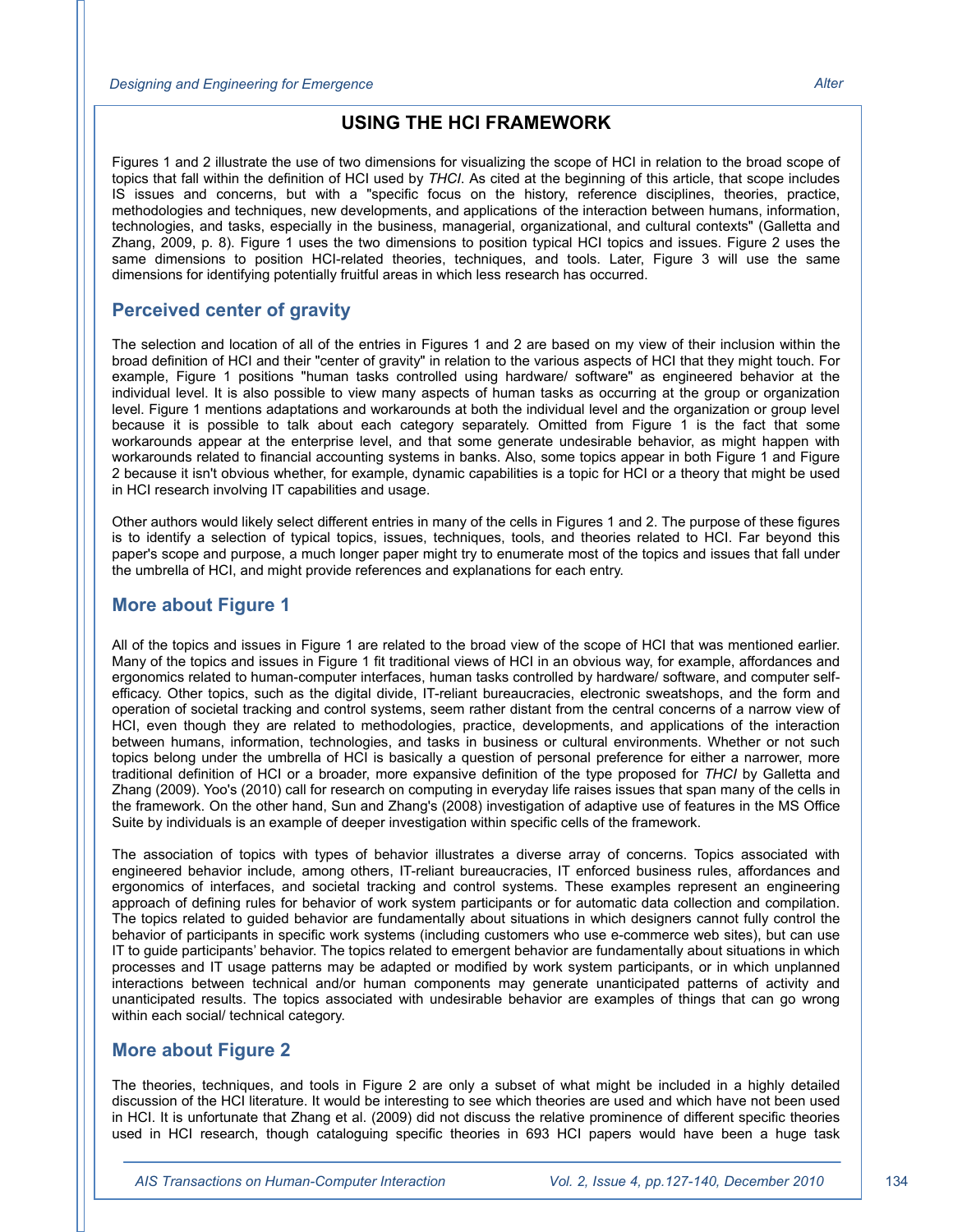#### *Designing and Engineering for Emergence Alter*

(especially since theories might be named differently or used only implicitly or in combination with other theories).

As with Figure 1, Figure 2 raises questions about whether specific items should be included, and if so, where they should go. For example, theories and tools of software engineering are associated with engineered behavior and with specific IT artifacts and composite artifacts because the goal of most software engineering is to control behavior in a work system. On the other hand, theories and tools of end user development are associated with emergent behavior because of the iterative nature of the end user development. Cognitive theories are listed in the cell for humancomputer interface and guided behavior because they are relevant to the design of interfaces, and because many of those interfaces are concerned with guiding behavior rather than enforcing engineered behavior. Despite being shown in that cell, cognitive theories could also be associated with other cells, including all of the cells related to individual behavior.

#### **Figure 3**

The goal of providing illustrative entries in Figures 1 and 2 was to set a context for using the same dimensions in Figure 3 to visualize the scope of HCI topics identified by Zhang et al. (2009) in their review of 2,302 IS papers. The categories used in that review (A01-A07 and B01-B10) are positioned in Figure 3, which shows that those categories are mostly about engineered or guided behavior by individuals using IT artifacts through human-computer interfaces. This is consistent with their finding that "618 papers (or 81.5%) addressed the individual level only, 48 papers (6.3%) the group level only, and 59 papers (7.8%) addressed both individual and group levels. That is, the majority of papers in this collection were concerned with individual level of analysis" (Zhang et al., 2009, Table 14, p. 70).

As with Figures 1 and 2, the locations of categories A01-A06 and B01-B10 in Figure 3 are an interpretation of where the categories belong. For example, A02, A07, B09, and B10 are listed at the organization or group level because those topics usually occur in group or organizational settings. All of the "B" topics straddle cells for engineered behavior and guided behavior because many of the B topics such as belief, attitude, motivation, and emotion imply applications that involve guided behavior. The location of the categories in Figure 3 shows that the HCI review focused primarily on research related to engineered or guided behavior, and seemed to contain little research related to emergent behavior, either at the individual, group, organization, or enterprise level, or at the level of emergent IT ecologies.

The three questions in the emergent behavior area of Figure 3 encompass many topics that have been the focus of some research but deserve much more. Lyytinen's (2010) comments about "richly featured computing ecologies" point to research topics up and down the social/technical dimension. Emergent behavior generated by interactions between technically complex IT systems can be viewed from a largely technical perspective, emphasizing interference or mutual synergy between co-existing technologies that are used for overlapping or unrelated purposes and that provide overlapping or non-overlapping functionalities. The same topic can be viewed through the lens of adaptive user behavior or post-implementation behavior in organizations. Those two lenses are more in line with Figure 3's other two questions related to emergent behavior: What about emergent behavior at the individual level as people learn about tools and systems, and what about emergent behavior as organizations implement and infuse technologies that affect people, information, and work. In recent research related to those topics, Sun and Zhang (2008) identified four types of adaptive use of computerized tools by individuals: trying new features, feature substitution, feature combination, and feature repurposing. They found that triggers such as novel situations, discrepancies, and deliberate initiatives were the most important antecedents of adaptive use. Sun and Zhang cite previous research by Jasperson et al. (2005) and others who pursued related topics at more of an organizational level.

Yoo's (2010) call for attention to experiential computing in everyday life adds another aspect of Lyytinen's (2010) "richly featured computing ecologies" by suggesting opportunities in three areas that can be located in the framework in Figures 1, 2, and 3. Focusing on experiential computing and digitally mediated everyday experiences, Yoo's area of theory development and testing parallels the social portion of the social/technical dimension in the Figures by identifying opportunities at the individual, group, organization, and community levels. His area of building and evaluating artifacts focuses somewhat more on the technical aspects of design, i.e., the technical portion of the social/technical dimension. His third area, infrastructure, is also in that part of the framework. All of these areas can be viewed across the horizontal dimension ranging from engineered to guided to emergent behavior.

And what about undesirable behavior? One might speculate about the extent to which the HCI literature addresses questions about undesirable behavior rather than desirable efforts to perform computing and business tasks consistent with the best intentions of users, managers, and organizations. The right hand side of Figure 3 contains four repetitions of a question about undesirable behavior, which can occur at levels ranging from interactions between configurations of IT artifacts to undesirable uses of IT artifacts by individuals, groups, organizations, enterprises, or society as a whole. It would be interesting to see how strongly issues related to desirable vs. undesirable behavior are addressed in the HCI literature, or alternatively, if the HCI community views that as part of a different discourse.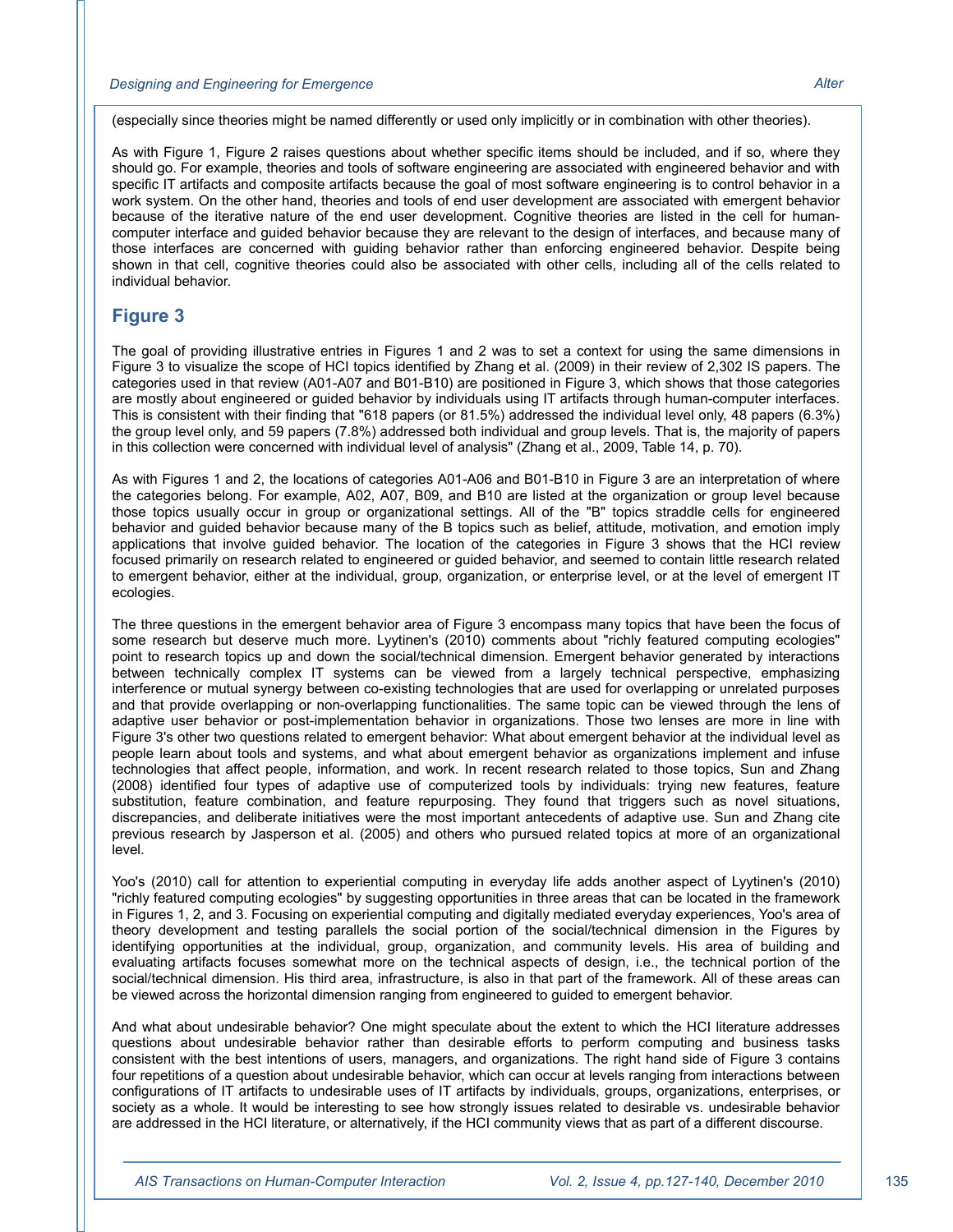

**some of the blank spaces (percentages are rounded)**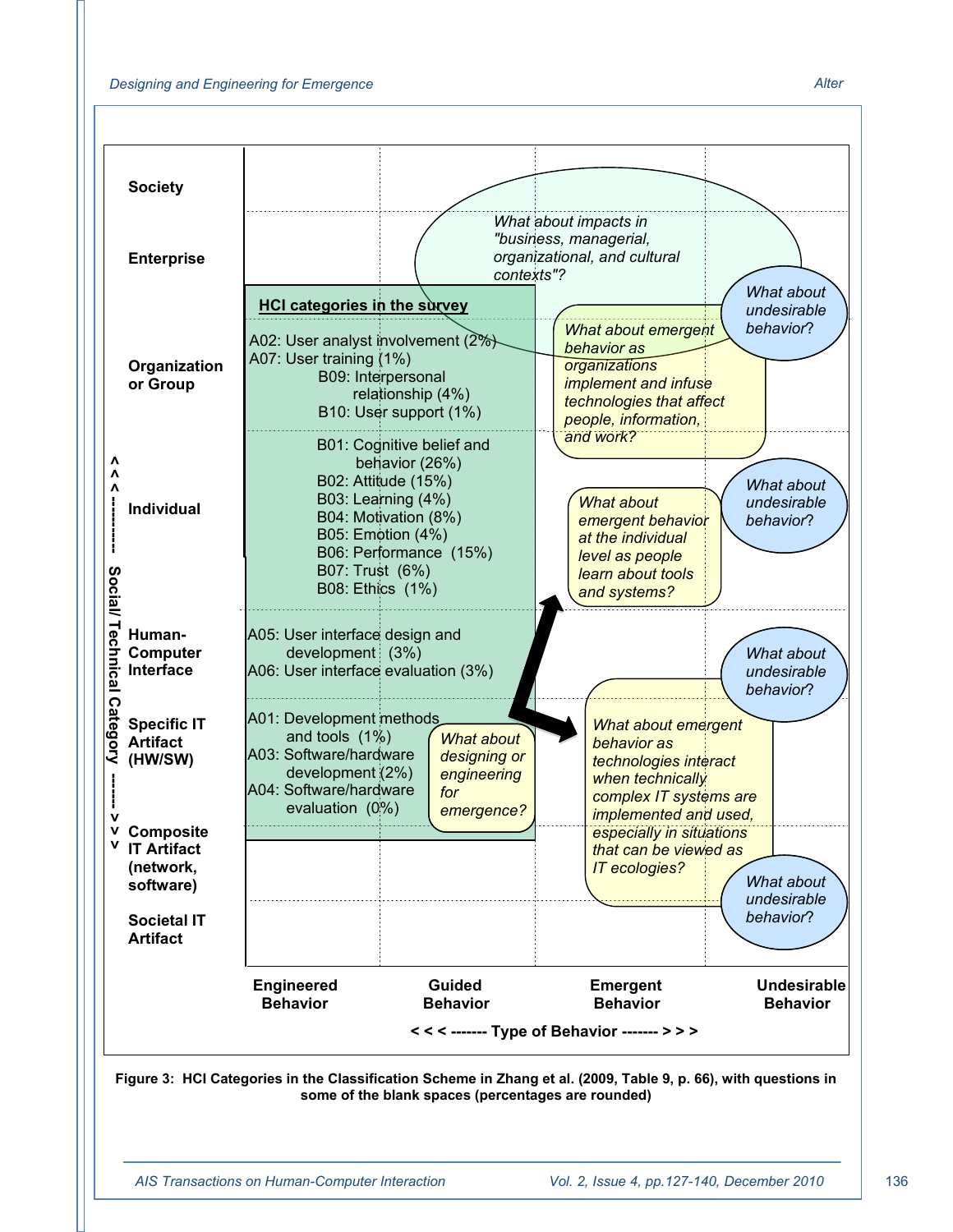#### **OBSERVATIONS AND CONCLUSIONS**

Consistent with *THCI'*s invitation to submit short research commentaries related to future directions of HCI, it is necessary to conclude with several brief comments that may contribute to discussions of future directions for HCI research.

#### **New framework for visualizing the scope of HCI**

The framework used in Figures 1, 2, and 3 may be useful in future discussions related to the scope of HCI and to the identification of HCI research topics. The social/technical dimension is more granular than a simple social versus technical distinction. The fact that it extends outward in two directions from the human computer interface may suggest new ways of visualizing HCI topics and research. The behavior dimension's distinction between engineered and emergent behavior may also help in visualizing HCI topics and research by pointing in directions beyond engineered and guided behavior.

#### **Possible omissions or blind spots in HCI research**

A comparison of Figures 1, 2, and 3 shows that many topics within the general definition of HCI do not fit well into the categories used by Zhang et al. (2009) in their review of HCI research. Figures 1 and 2 list a number of topics and theories that are probably not represented significantly in the 693 papers that were categorized as HCI papers. Some of those topics may prove to be important in future HCI research. For example, it appears from the categorizations in Figures 1, 2, and 3 that emergent behavior is underrepresented in the HCI research covered in this review. This is consistent with the statement that " IS scholars are mainly interested in HCI issues that are concerned with IT use and impact at the individual level in organizational and work contexts. Other topics (i.e., IT development), other contexts (e.g., social), and other analysis level (i.e., group) are gaining more attention in recent years" (Zhang et al., 2009, p. 72). Whether or not emergent behavior is underrepresented, it is certainly not absent. Topics related to emergence appear in quite different forms in papers by Tyre and Orlikowski (1994), Germonprez et al. (2007), Sun and Zhang (2008), and Yoo (2010).

#### **Theories in HCI research**

Zhang et al. (2009) did not compile a list of theories used in HCI research. It would have been interesting to discuss the relative contribution of specific theories, and then to identify theories that might contribute but have not been used extensively in HCI research. Although it is impossible to verify without the source data, it seems likely to me that identification of theories would have shown that certain aspects of HCI research were underrepresented in the survey because of the choice of which journals to include or exclude. For example, theories related to emergent behavior may be represented minimally among the 693 papers even though they have been used by many researchers to study situations involving interactions between people, computers, information, and tasks in organizational settings. Examples of such theories include:

- Structuration theory (Giddens, 1984)
- Actor network theory (Walsham, 1997)
- Activity theory (Kuutti, 1995; Kaptelinin and Nardi, 2006; Mursu et al., 2007)
- x Theories related to infrastructure and ecology in organizations (Star and Ruhleder, 1996; Star and Bowker, 2002; Pipek and Wulf, 2009)
- x Theories related to tailorability of technologies (Tyre and Orlikowski, 1994; Germonprez et al. 2007)

These theories and many others may provide an interesting perspective on phenomena that are distant fromthe details of human-computer interfaces but fall within the definition of HCI.

#### **Designing and engineering for emergence**

Broadening the intent of Benbasat's (2010) suggestion that "research in HCI should have a design component coupled with an evaluation of this design" (p. 16), designing and engineering for emergence presents a significant challenge for HCI research. Such research would recognize Orlikowski and Iacono's (2010, p. 131) premises about IT artifacts (in their broad sense of the term), including that "IT artifacts are neither fixed nor independent, but they emerge from ongoing social and economic practices," that IT artifacts are not static or unchanging, but dynamic," and that "IT artifacts are usually made of a multiplicity of fragile and fragmentary components, whose interconnections are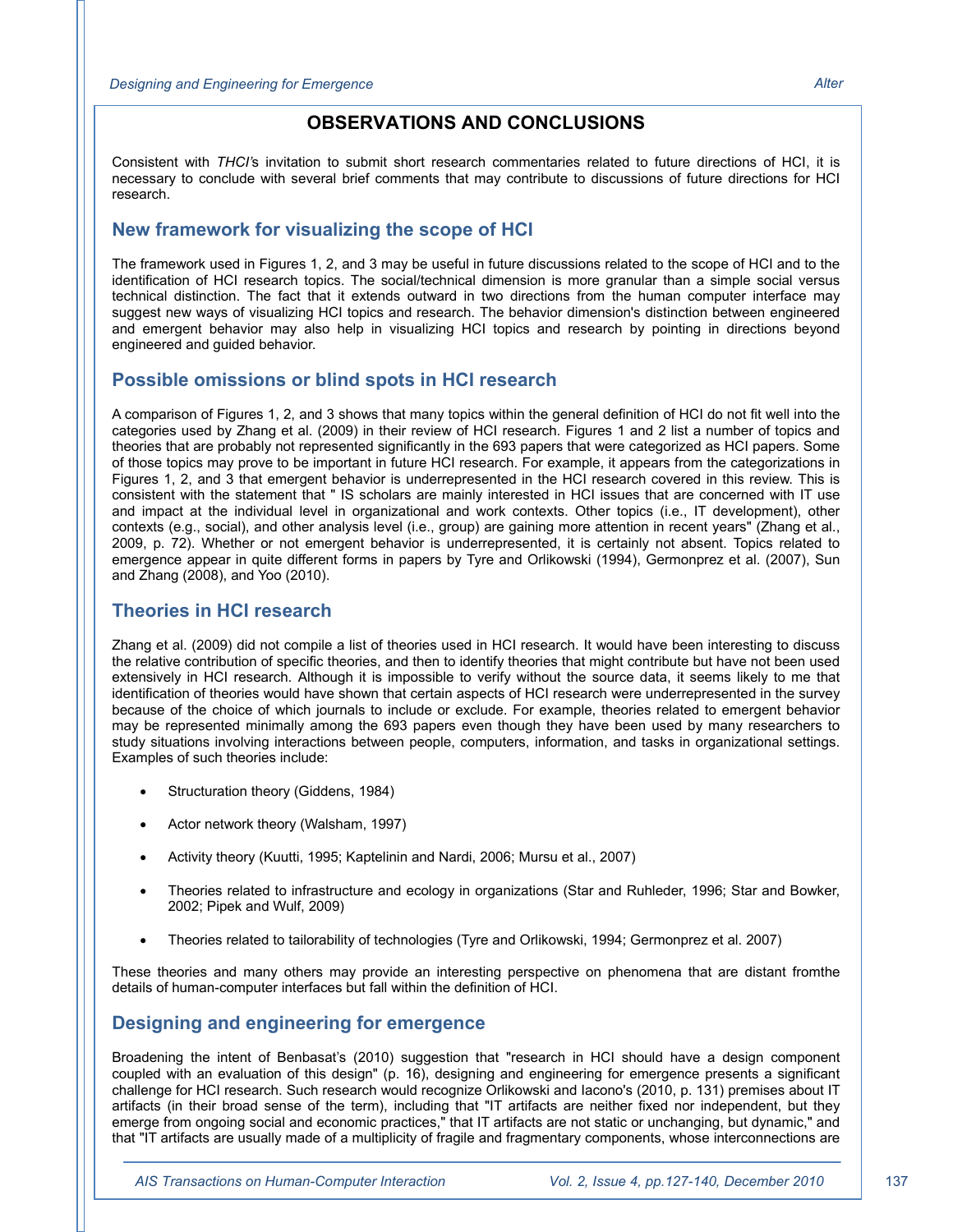often partial and provisional and which require bridging, integration, and articulation in order for them to work together."

The relative absence of HCI research in the right side of Figure 3 related to emergent behavior seems to imply that past HCI research in the spirit of Orlikowski and Iacono's premises is relatively rare. Attention to the distinction between engineered and emergent behavior may help in thinking about future HCI research that addresses emergence in the context of interactions between people, information, technologies, and tasks. Such research would provide a counterbalance to the widespread attention to precise specifications of process and information requirements (e.g., topics in typical systems analysis books and numerous articles about the quality and use of UML, BPMN, and other specification formalisms).

#### **Attention to undesirable behavior**

The right hand column of Figures 1, 2, and 3 calls attention to undesirable behavior as a possible HCI topic. The frequency of that issue in the 693 papers analyzed by Zhang et al. (2009) would be an indicator of whether the HCI literature tends to emphasize proper or desired usage and underemphasize misuse, disuse, sabotage, and other forms of undesirable behavior.

#### **HCI in IS vs. HCI in general**

One possible explanation of the blank spots in Figure 3 is that many of the articles in the sample came from journal outlets that are favored by researchers who associate themselves with the academic IS field. A broader sample might have included journals and conferences favored by computer scientists and other researchers focusing on topics such as computer-supported cooperative work (CSCW) and virtual teams. While the sample included 46 papers on GDSS and CSCW (Zhang et al., 2009, p. 80), it is possible that such topics would have received more space in other journals. Thus, it is possible that a form of academic selection bias affected the results through the omission of research by groups of researchers who have a great deal to say about HCI even though they may not be viewed as members of the academic IS community.

#### **Characterization of unique interests of IS scholars related to HCI**

Zhang et al. (2009) said, "IS/HCI researchers are not particularly interested in humans *per se*, which would be the interest of psychologists, and they are not particularly interested in artifacts *per se* either, which would engage computer scientists. IS/HCI researchers apply a unique perspective to study humans interacting with technologies in certain contexts" (p.60). Although I may be overreacting to wording that could have been chosen differently, I think it is worthwhile to close by asking whether this unique perspective really exists, especially if 30% of IS research publications seem to fall under the umbrella of HCI.

To me, the claim about "a unique perspective" of IS/HCI researchers does not ring true. The idea of a unique perspective is reminiscent of debates about whether IS needs its own theories and whether IS researchers should focus on topics within a nomological network and avoid topics outside of that network. While this is not the place to rehash that debate, a claim that IS/HCI researchers "are not particularly interested in humans *per se* or in artifacts *per se"* seems inappropriate. I think HCI should not downplay proposals like those of Lyytinen (2010), which address important topics but don't fit the claimed unique perspective because they require too much attention to capabilities and limitations of specific technologies. HCI also should not discourage potential research that falls under Orlikowski and Iacono's (2001) call for greater attention to the IT artifact in IS research.

#### **REFERENCES**

Alter, S. (2008) "Defining Information Systems as Work Systems: Implications for the IS Field." *European Journal of Information Systems*(17) 5, pp. 448-469.

Benbasat, I. (2010) "HCI Research: Future Challenges and Directions," *AIS Transactions on Human-Computer Interaction* (2) 2, pp. 16-21.

Benbasat, I and R. W. Zmud (2003) "The Identity Crisis within the IS Discipline: Defining and Communicating the Discipline's Core Properties," *Management Information Systems Quarterly* (27) 2, pp.183-194

Galletta, D. and P. Zhang (2009) "Introducing AIS Transactions on Human-Computer Interaction," *AIS Transactions on Human-Computer Interaction* (1) 1, pp. 7-12

Germonprez, M. D. Hovorka, and F. Collopy (2007), "A Theory of Tailorable Design," *Journal of the Association for Information Systems*(8) 6:2, pp. 351-367.

Giddens, A. (1984). *The Constitution of Society*, Berkeley, CA: University of California Press.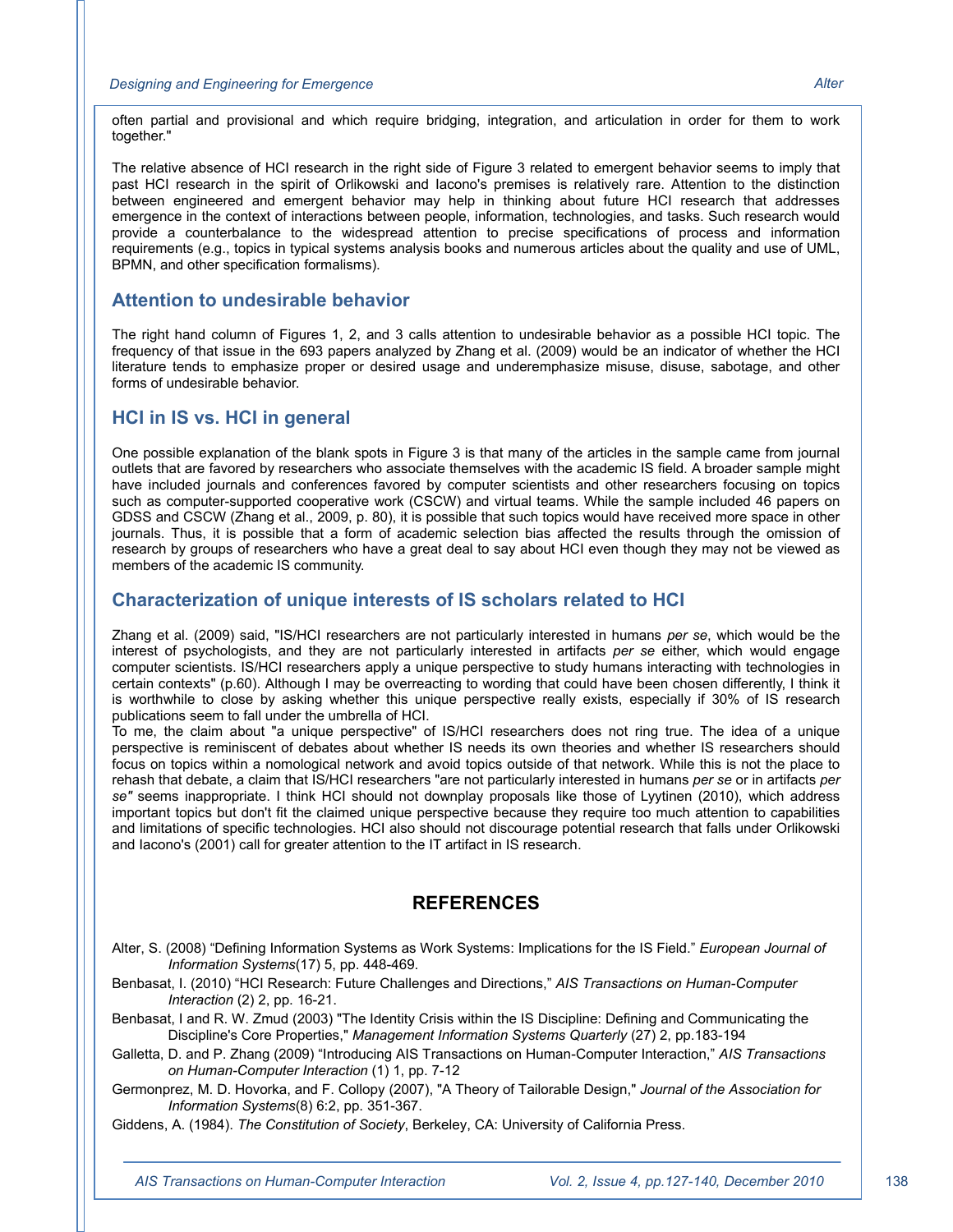- Jasperson, J.S., P.E. Carter, and R.W. Zmud (2005) "A comprehensive conceptualization of the post-adoptive behaviors associated with IT-enabled work systems," *MIS Quarterly* (29) 3, September, pp 525-557.
- Kaptelinin, V. and B. A. Nardi (2006) *Acting with Technology: Activity Theory and Interaction Design*, Cambridge, MA: The MIT Press.
- Kling, R. and W. Scacchi (1982) "The web of computing: Computer technology as socialorganization," *Advances in Computing* (21) pp. 1-90.
- Kuutti, K. (1995) "Activity Theory as a potential framework for human-computer interaction research," pp. 17-44 in B. Nardi, Context and Consciousness: Activity Theory and Human Computer Interaction, Cambridge, MA: The MIT Press.
- Lyytinen, K (2010) "Human-computer Interaction Research: Future Directions that Matter," *AIS Transactions on Human-Computer Interaction*(2) 2, pp. 22-25.
- Lyytinen, K. and M. Newman (2008) "Explaining information system change: a punctuated socio-technical change model," *European Journal of Information Systems* (17), pp. 589-613.
- Magalhães, R. and A. R. Silva (2009) "Organizational Design and Engineering (ODE)," Working Paper No. 1, Version #4, Centre for Organization Design and Engineering, Lisboa, Portugal.
- Mursu, A., I. Luukkonen, M. Toivanen, M. Korpela (2007). Activity theory in information systems research and practice - theoretical underpinnings for an information systems development model *Information Research* (12)3, paper 311, Retrieved Dec. 22, 2010 from http://InformationR.net/ir/12-3/paper311.html
- Orlikowski, W.J. and C. S. Iacono (2001) "Research Commentary: Desperately Seeking the "IT" in IT Research A Call to Theorizing the IT Artifact," *Information Systems Research*(12)2, pp. 121-134.
- Pipek, V. and V. Wulf (2009) "Infrastructure: Toward an Integrated Perspectice on the Design and Use of Information Technology," *Journal of the Association for Information Systems*(10) 5:6, pp. 447-473.
- Star, S. L. and G. C. Bowker (2002) "How to infrastructure," in L. A. Lievrouw and S. Livingstone, (Eds.) *Handbook of New Media - Social Shaping and Consequences of ICT*s, London, UK: SAGE Pub., pp. 151-162.
- Star, S.L. and K. Ruhleder (1996), "Steps Toward an Ecology of Infrastructure: Design and Access for Large Information Spaces," *Information Systems Research* (7)1, pp. 111-134.
- Sun, H. and P. Zhang (2008) "Adaptive system use: An investigation at the system feature level." International Conference on Information Systems (ICIS), Paris, France, 2008.
- Tyre, M.J. and W.J. Orlikowski (1994) "Windows of Opportunity: Temporal patterns of technological adaptation in organizations," *Organization Science*(5)1, pp. 98-118.
- Walsham, G. (1997) "Actor-Network Theory and IS Research: Current Status and Future Prospects," in A.S. Lee, J. Liebenau, and J.I. DeGross, *Information Systems and Qualitative Research*, Proceedings of IFIP Working Group 8.2 Conference, London,UK: Chapman and Hall, pp. 469- 480, Philadelphia, PA, May 31- June 3, 1997.
- Yoo, Y. (2010) "Computing in Everyday Life: A Call for Research on Experiential Computing," *MIS Quarterly*(34) 2, pp. 213-231.
- Zhang, P., I. Benbasat, J. Carey, F. Davis, D. Galletta and D. Strong (2002) "Human-Computer Interaction Research in the MIS Discipline," *Communications of the Association for Information Systems* (9) 20, pp. 334-355.
- Zhang, P., J. Carey, D. Te'eni, and M. Tremaine (2005) "Integrating Human-Computer Interaction Development into the Systems Development Life Cycle: A Methodology," *Communications of the Association for Information Systems* (15) 29, pp. 512-543.
- Zhang, P, N. Li, M. J. Scialdone, and J. Carey (2009) "The Intellectual Advancement of Human-Computer Interaction Research: A Critical Assessment of the MIS Literature (1990-2008)," *AIS Transactions on Human-Computer Interaction*(1) 3, pp. 55-107.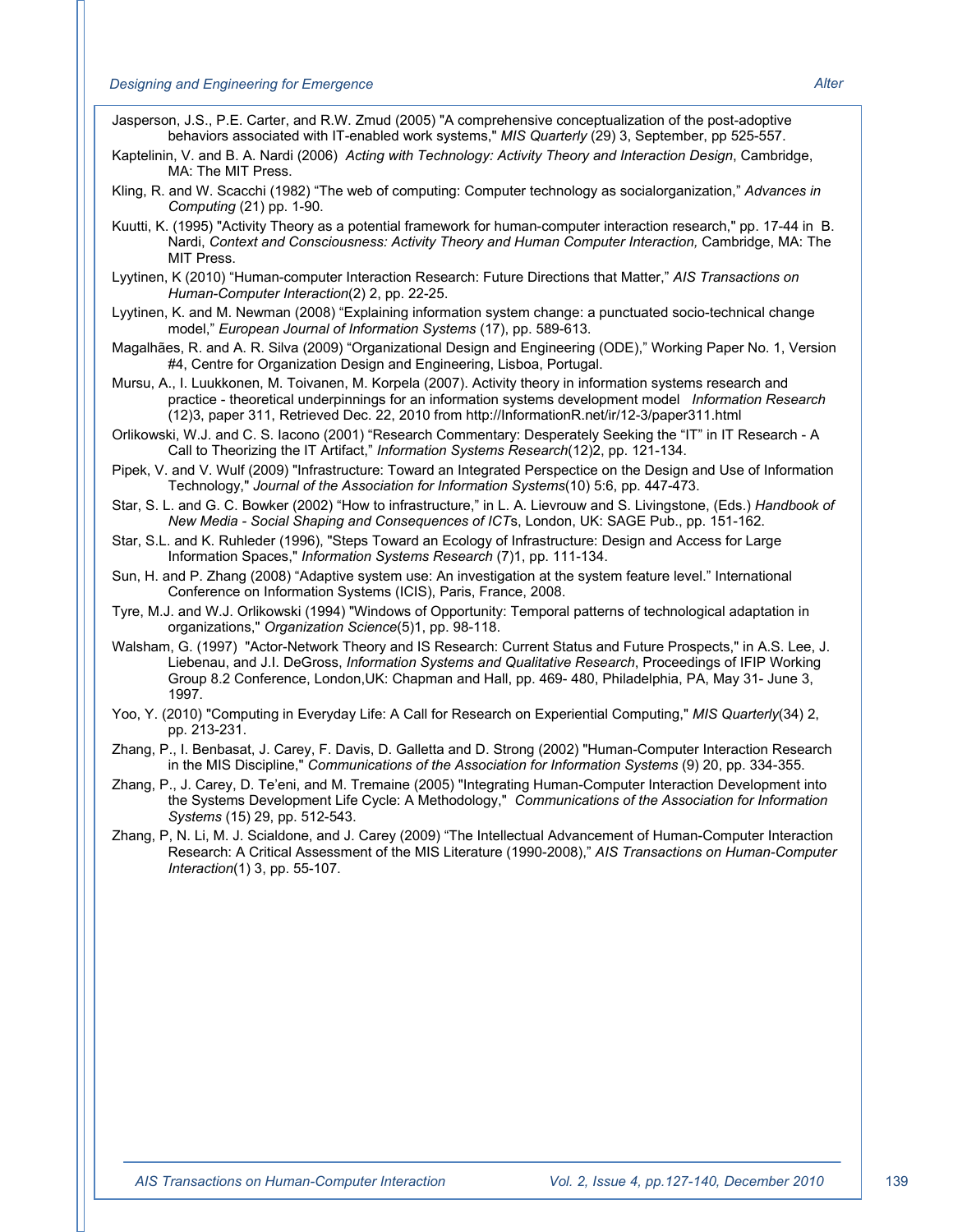#### **ABOUT THE AUTHOR**



Steven Alter is Professor of Information Systems at the University of San Francisco. He earned a Ph.D. from MIT and extended his thesis into one of the first books on decision support systems. He served for eight years as Vice President of Consilium, a manufacturing software firm that went public and later was acquired by Applied Materials. His research for the last decade has concerned developing systems analysis concepts and methods that can be used by typical business professionals and can support communication with IT professionals. His 2006 book, *The Work System Method: Connecting People, Processes, and IT for Business Results*, is a distillation and extension of ideas in 1992, 1996, 1999, and 2002 editions of his information system textbook, which raised awareness of the essential role of IT in work systems in organizations. His articles have been published in *Harvard Business Review, Sloan Management Review, MIS Quarterly, IBM Systems Journal, European Journal of Information Systems, Decision Support Systems, Interfaces, Communications of the ACM, Communications of the AIS*, *CIO Insight*,

*MIS Review, Journal of Relationship Marketing, International Journal of Organisational Design and Engineering* and many refereed conference proceedings.

Copyright © 2010 by the Association for Information Systems. Permission to make digital or hard copies of all or part of this work for personal or classroom use is granted without fee provided that copies are not made or distributed for profit or commercial advantage and that copies bear this notice and full citation on the first page. Copyright for components of this work owned by others than the Association for Information Systems must be honored. Abstracting with credit is permitted. To copy otherwise, to republish, to post on servers, or to redistribute to lists requires prior specific permission and/or fee. Request permission to publish from: AIS Administrative Office, P.O. Box 2712 Atlanta, GA, 30301-2712 Attn: Reprints or via e-mail from ais@aisnet.org.